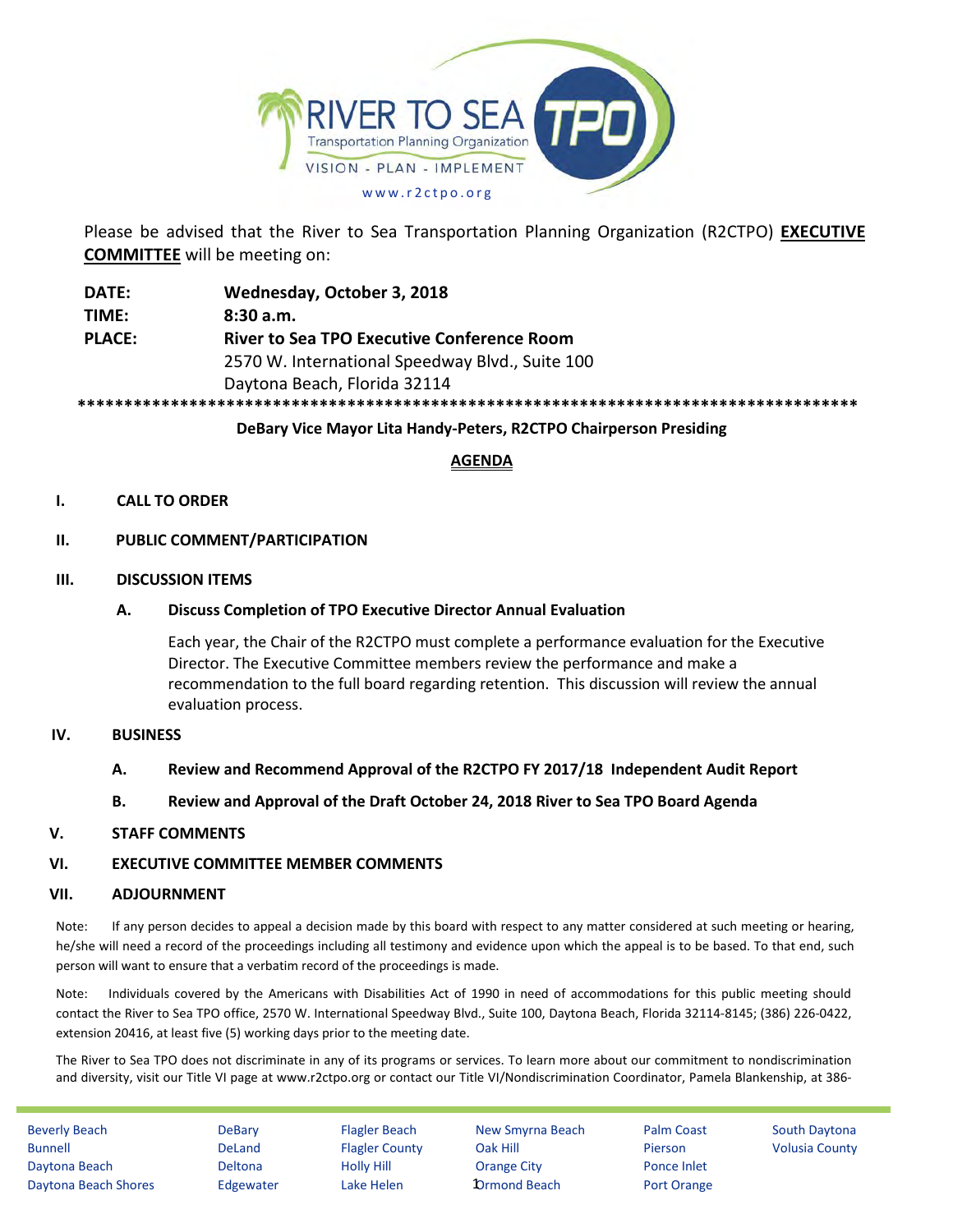226-0422, extension 20416, or pblankenship@r2ctpo.org. Persons who require translation services, which are provided at no cost, should contact the River to Sea TPO at (386) 226-0422 or by email at PBlankenship@r2ctpo.org at least five (5) business days prior to the event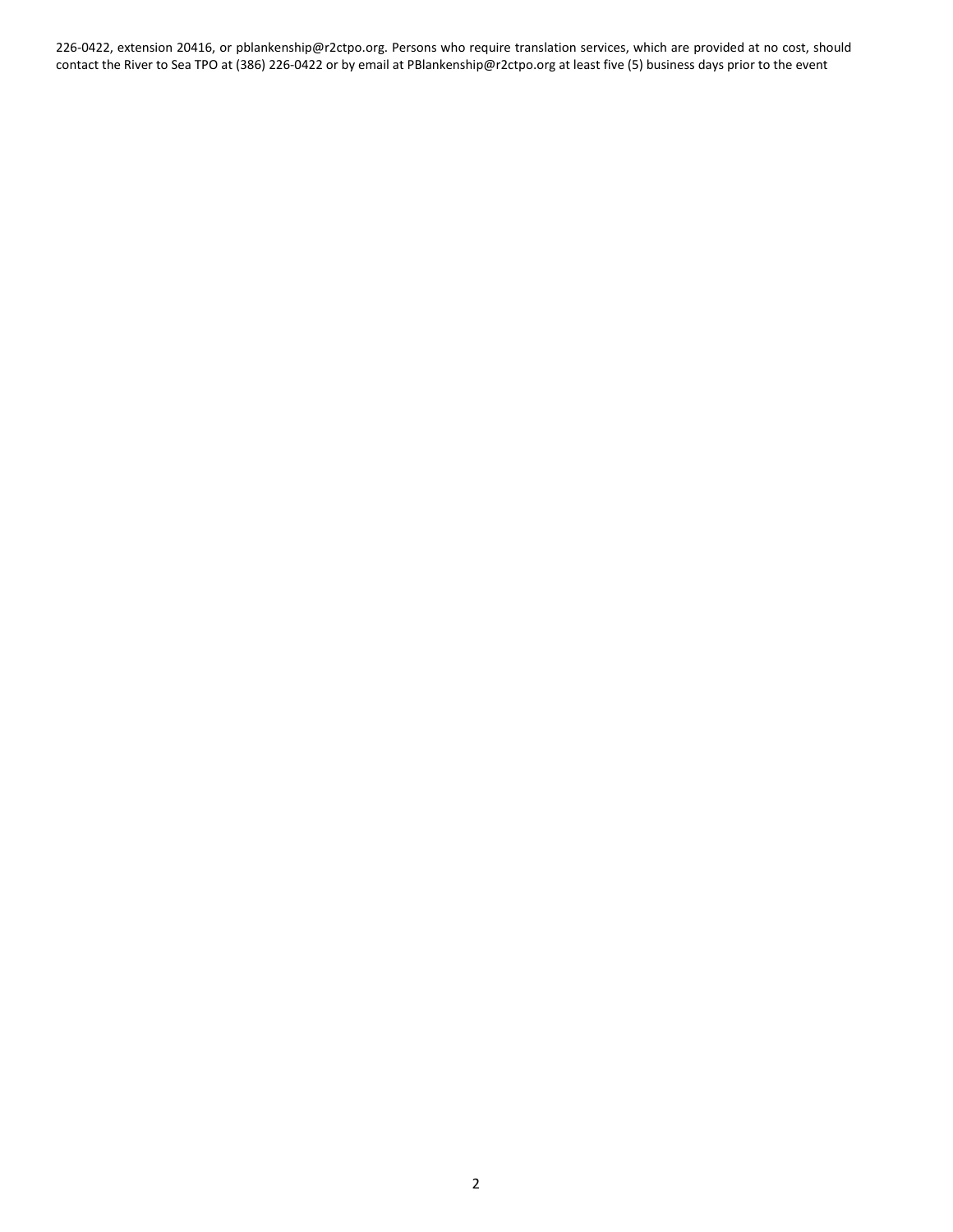

# **EXECUTIVE DIRECTOR EVALUATION**

**INSTRUCTIONS:** Under the TPO Chair's direction, members of the River to Sea TPO (R2CTPO) will be provided a copy of this evaluation form no later than two weeks prior to the scheduled evaluation. Each member should independently complete this evaluation form and then as a group develop a consensus evaluation.

The evaluation form should be completed based upon the received materials and the personal knowledge of the person completing the evaluation taking into consideration performance over the entire rating period. **It is not necessary to respond to all evaluation criteria** and a choice is provided to indicate the election not to respond to any particular evaluation criteria. The evaluation criteria are not ranked in any particular order of importance and are not weighted. The evaluation instrument and all completed evaluations by R2CTPO members should be read and considered as a whole, balancing all criteria collectively.

Choose the rating that best reflects your perception of the Executive Director's performance over the last year.

| <b>Evaluation Area</b>                                                                                                                                                                                                                                                                                                                                                                                                                                                                                                       | Not<br>pplicabl | <b>ons</b> | Expectations<br><b>Meets</b> | Expectations<br>Exceeds |  |  |  |  |  |
|------------------------------------------------------------------------------------------------------------------------------------------------------------------------------------------------------------------------------------------------------------------------------------------------------------------------------------------------------------------------------------------------------------------------------------------------------------------------------------------------------------------------------|-----------------|------------|------------------------------|-------------------------|--|--|--|--|--|
| <b>Organization and Governance:</b>                                                                                                                                                                                                                                                                                                                                                                                                                                                                                          |                 |            |                              |                         |  |  |  |  |  |
| Has in place and implements a clear, written, mission statement, as well as long-range and strategic plans, and<br>effectively assists the R2CTPO members and staff in reviewing and updating the plans and mission<br>Prepares and has adequate information for knowledgeable decision-making<br>Makes well-considered recommendations to the R2CTPO members<br>Effectively informs R2CTPO members of industry trends and recent developments in transportation planning and<br>pertinent legislative proposals and changes |                 |            |                              |                         |  |  |  |  |  |

- Keeps the R2CTPO members apprised of the status of programs and services
- Works effectively with outside professionals and participating local governments

#### **Comments on Organization and Governance:**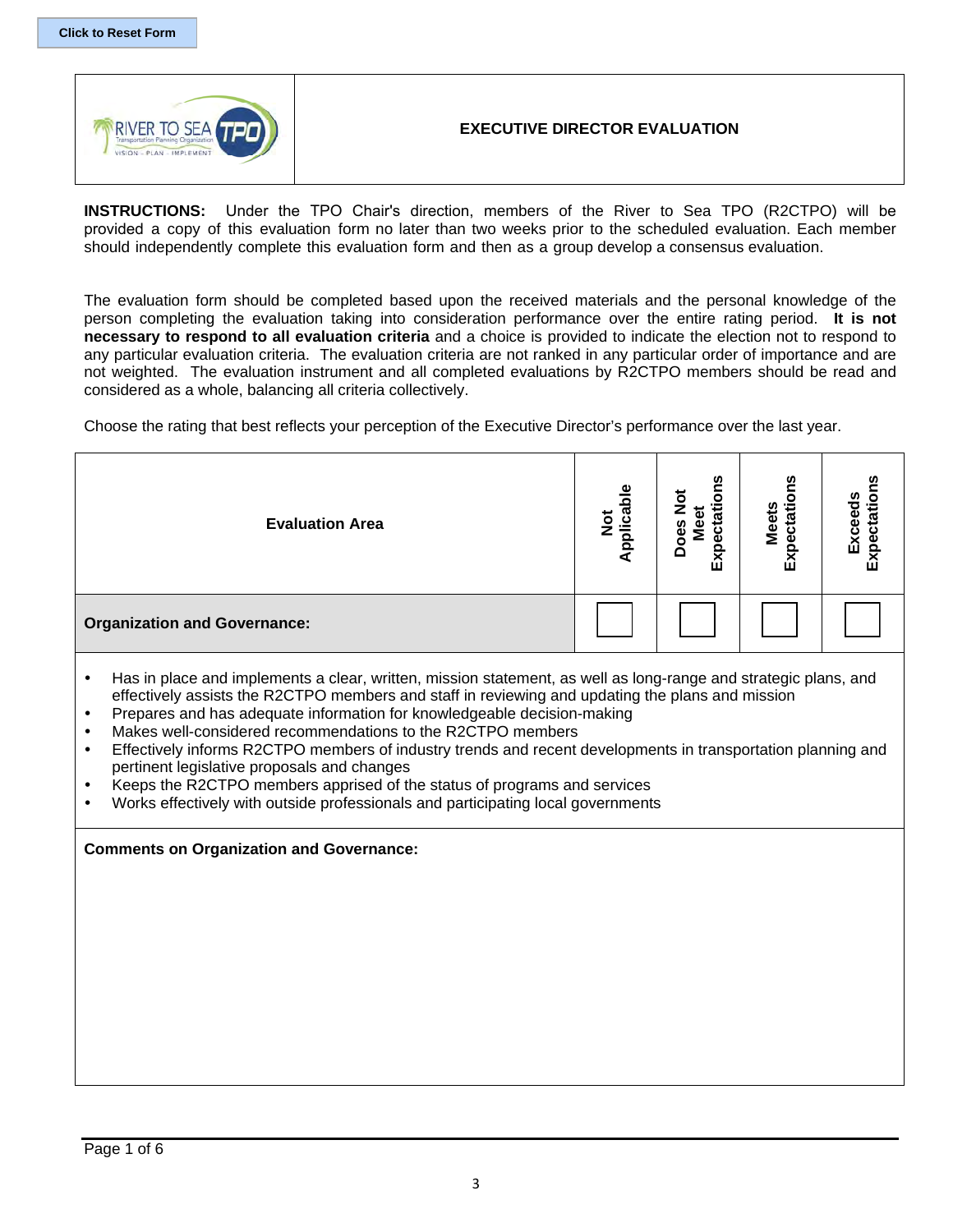| <b>Evaluation Area</b> | $\frac{e}{\Omega}$<br>lica<br>ಕ<br>$\overline{A}$ | ectations<br>$\frac{5}{2}$<br>ಕ<br>Does<br>≗<br>Exp | ဥ္<br>ectatio<br><b>Meets</b><br>û | n<br>О<br>π<br>ω<br>ш<br>ш |
|------------------------|---------------------------------------------------|-----------------------------------------------------|------------------------------------|----------------------------|
| <b>Communications:</b> |                                                   |                                                     |                                    |                            |

- Demonstrates an understanding and appreciation for the provisions of Florida law regarding open meetings and maintenance of public records
- Acts effectively in keeping the public informed of agency goals, objectives, and services and actively seeks public input for decision-making
- Communicates clearly and persuasively in writing and verbally, both within and outside the agency
- Listens carefully, is respectful of others, welcomes new ideas and maintains a credible open door policy
- Promotes the interests and welfare of the agency within the community and industry

**Comments on Communications:**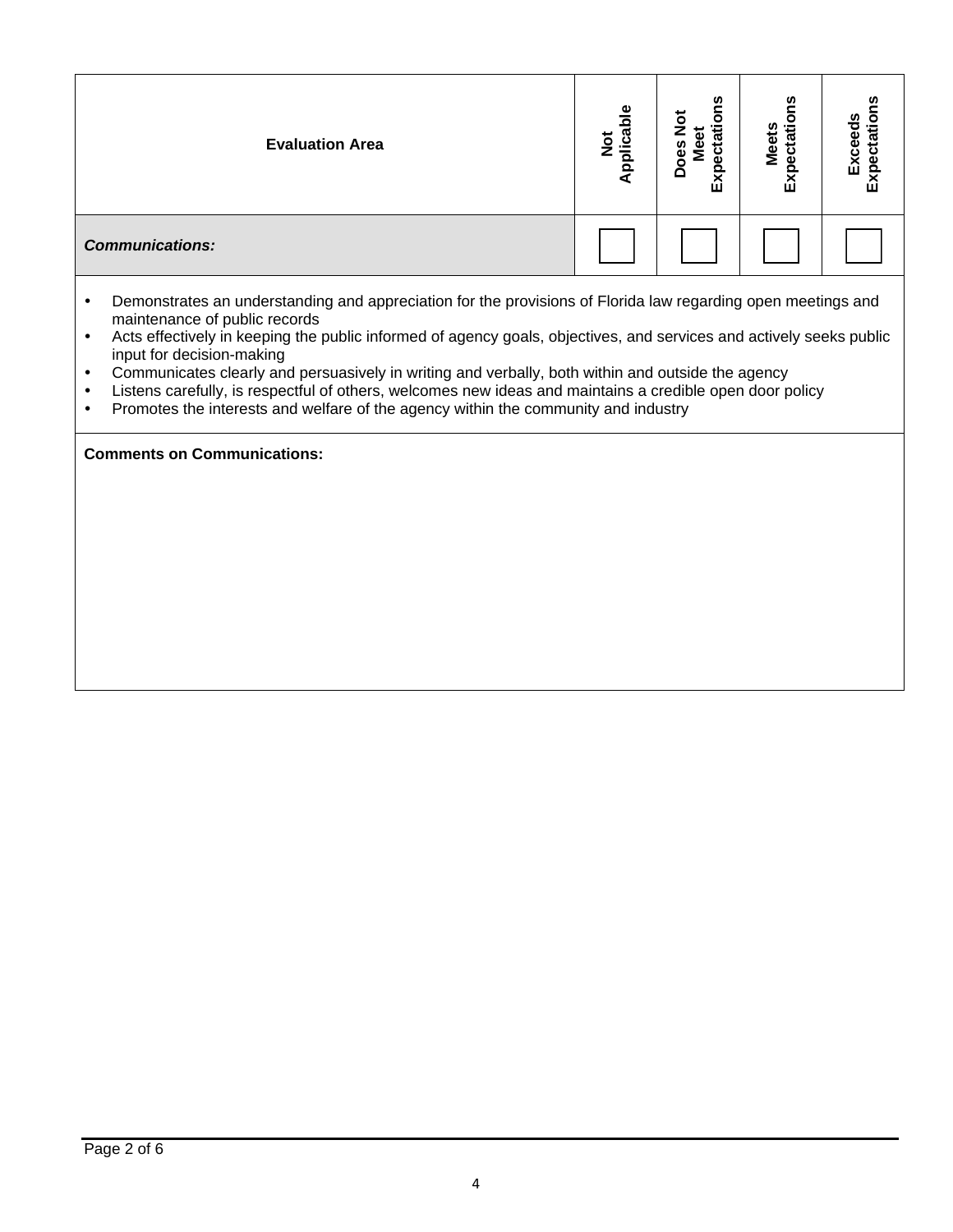| <b>Evaluation Area</b>                                                                                                                                                                                                                                                                                                                                                                                                                                                                                                                                                                                                                                                                                                                                                                                                                                                                                       | Applicable<br>$\frac{5}{2}$ | <b>ons</b><br>Meet<br>oes<br>区 | Expectatio<br><b>Meets</b> | Expectation<br>Exceeds |  |  |  |  |  |
|--------------------------------------------------------------------------------------------------------------------------------------------------------------------------------------------------------------------------------------------------------------------------------------------------------------------------------------------------------------------------------------------------------------------------------------------------------------------------------------------------------------------------------------------------------------------------------------------------------------------------------------------------------------------------------------------------------------------------------------------------------------------------------------------------------------------------------------------------------------------------------------------------------------|-----------------------------|--------------------------------|----------------------------|------------------------|--|--|--|--|--|
| Leadership:                                                                                                                                                                                                                                                                                                                                                                                                                                                                                                                                                                                                                                                                                                                                                                                                                                                                                                  |                             |                                |                            |                        |  |  |  |  |  |
| Takes stands on complex and possibly controversial issues<br>$\bullet$<br>Acts in a manner that motivates others to high standards of fairness, enthusiasm, honesty, integrity, and<br>$\bullet$<br>accomplishment<br>Is visionary and communicates that effectively to staff and R2CTPO members<br>$\bullet$<br>Demonstrates effectiveness and diplomacy in working with others and maintains productive relationships<br>$\bullet$<br>Demonstrates the ability to make good judgments, rally support, and give clear direction when needed<br>$\bullet$<br>Well organized and motivates staff members to work as a team and produce quality work<br>$\bullet$<br>Is a leader in the industry, maintains a credible profile and a well-respected image for the agency<br>$\bullet$<br>Demonstrates familiarity with technological advances of importance to transportation planning activities<br>$\bullet$ |                             |                                |                            |                        |  |  |  |  |  |

Maintains technology and software necessary to meet the changing needs of and demands upon the R2CTPO

### **Comments on Leadership:**

| <b>Evaluation Area</b>                         | $\overline{\bullet}$<br>Not<br>plica | ဥ<br>ō<br>iati.<br>Ō<br>区 | n<br><b>Meets</b><br>ctati<br>ğ<br>Εx | n<br>٥<br>Φ<br>ceed<br>w<br>Ă<br>Φ<br>Exp |
|------------------------------------------------|--------------------------------------|---------------------------|---------------------------------------|-------------------------------------------|
| <b>Human Resources:</b>                        |                                      |                           |                                       |                                           |
| Maintains or increases staff productivity<br>٠ |                                      |                           |                                       |                                           |

- Manages staff by appropriate supervision and delegation of responsibilities
- Makes provision for further staff training and professional development<br>• Establishes and follows effective personnel policies and procedures
- Establishes and follows effective personnel policies and procedures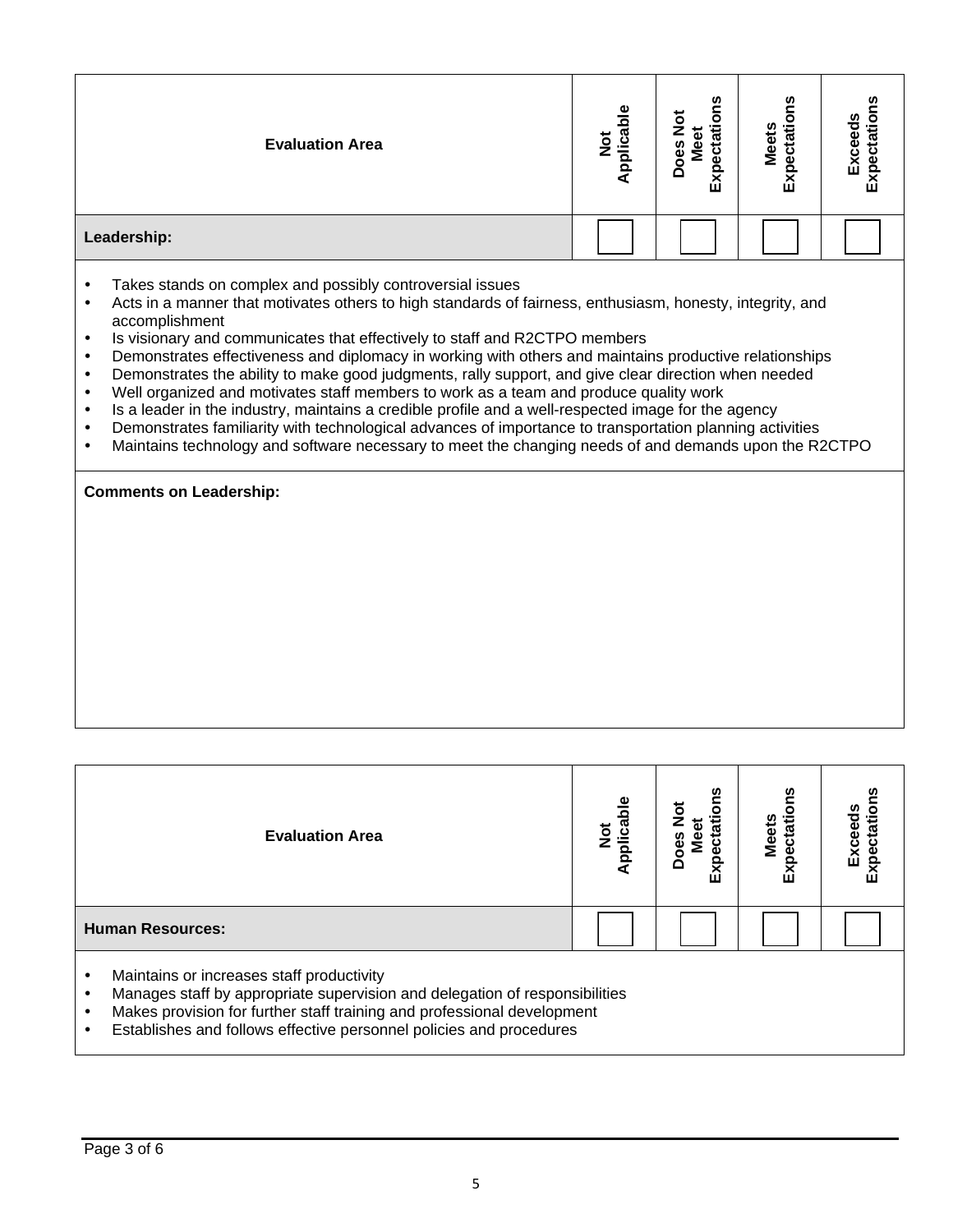| <b>Evaluation Area</b>              | Not<br>Applicable | Expectations<br>Does Not<br>Meet | Expectations<br><b>Meets</b> | Expectations<br><b>Exceeds</b> |
|-------------------------------------|-------------------|----------------------------------|------------------------------|--------------------------------|
| <b>Comments on Human Resources:</b> |                   |                                  |                              |                                |
|                                     |                   |                                  |                              |                                |
|                                     |                   |                                  |                              |                                |
|                                     |                   |                                  |                              |                                |
|                                     |                   |                                  |                              |                                |
|                                     |                   |                                  |                              |                                |

| <b>Evaluation Area</b> | $\underline{\mathbf{o}}$<br>plica<br>$\bar{\mathsf{S}}$ | ഗ<br>δ<br>ಕ<br>᠊ᢛ<br><b>ces</b><br>ω<br>Σ<br>ω<br>Ă<br>Εx | n<br><b>Meets</b><br>$\overline{3}$<br>ъ<br>Ō<br>மி | ш<br>ш |
|------------------------|---------------------------------------------------------|-----------------------------------------------------------|-----------------------------------------------------|--------|
| <b>Finances:</b>       |                                                         |                                                           |                                                     |        |

 Understands finances, institutes sound accounting procedures that ensures fiscal confidence, integrity and a reasonable balance among the competing interests of compensation, capital expenditures, and reserves

- Develops realistic budgets
- Manages necessary cash flow and maintains needed reserves to accomplish program goals and objectives<br>• Demonstrates a thorough understanding of funding sources, and appreciates applicable regulatory constrain
- Demonstrates a thorough understanding of funding sources, and appreciates applicable regulatory constraints and financial reporting requirements
- Achieves "clean" financial audit
- Adheres to appropriate procurement procedures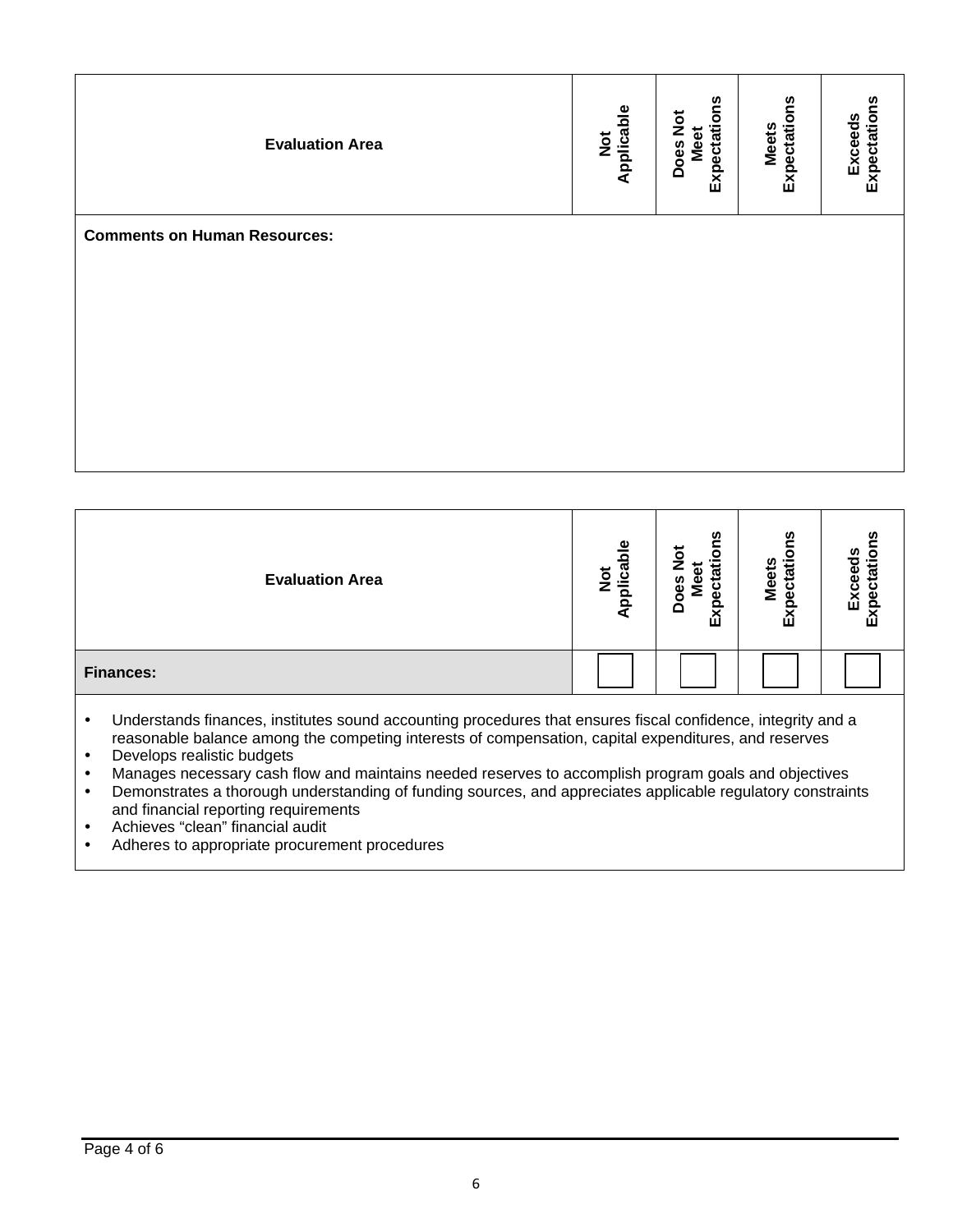| <b>Comments on Finances:</b>                                                                                                |  |  |
|-----------------------------------------------------------------------------------------------------------------------------|--|--|
|                                                                                                                             |  |  |
|                                                                                                                             |  |  |
|                                                                                                                             |  |  |
|                                                                                                                             |  |  |
|                                                                                                                             |  |  |
| <b>OVERALL EVALUTION:</b><br>Overall performance of employee based upon review and evaluation<br>of all evaluation factors. |  |  |
| <b>Overall Comments:</b>                                                                                                    |  |  |
|                                                                                                                             |  |  |
|                                                                                                                             |  |  |

**ORGANIZATIONAL, BEHAVIORAL AND PROFESSIONAL SKILLS:** Rate performance by making a check for each category.

| <b>Skill Area</b>             | <b>Unsatisfactory</b> | Fair | Good | <b>Very Good</b> | Outstanding |
|-------------------------------|-----------------------|------|------|------------------|-------------|
| Knowledge of Issues           |                       |      |      |                  |             |
| Intergovernmental Relations   |                       |      |      |                  |             |
| <b>Public Relations</b>       |                       |      |      |                  |             |
| Interpersonal Skills          |                       |      |      |                  |             |
| Attitude                      |                       |      |      |                  |             |
| Dependability                 |                       |      |      |                  |             |
| Adaptability / Flexibility    |                       |      |      |                  |             |
| <b>Written Communications</b> |                       |      |      |                  |             |
| <b>Verbal Communications</b>  |                       |      |      |                  |             |
| Initiative                    |                       |      |      |                  |             |
| Planning & Organizing         |                       |      |      |                  |             |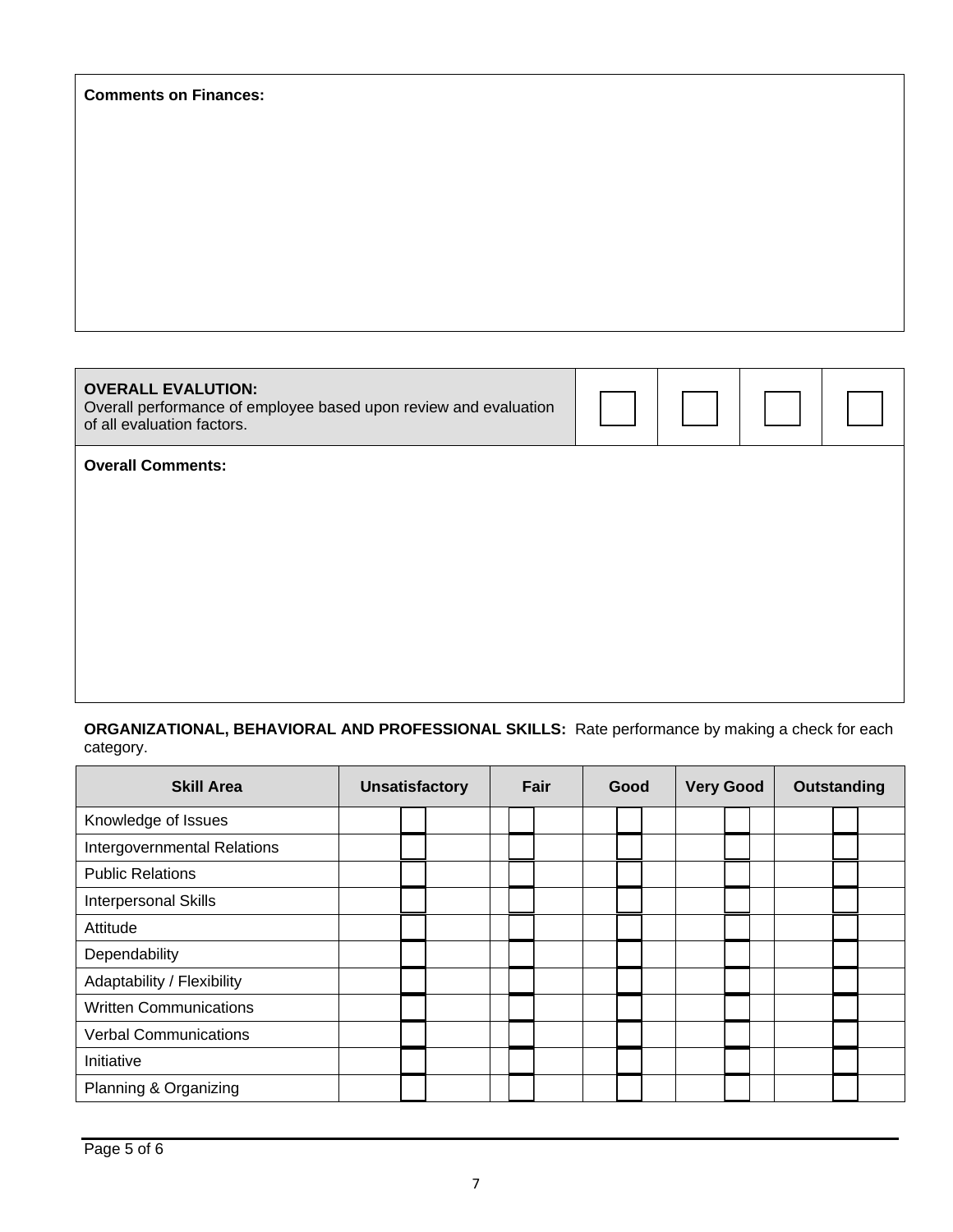| <b>Skill Area</b>          | <b>Unsatisfactory</b> | Fair |  |  |  |  |  |  |  |  |  |  |  |  |  |  |  |  |  |  |  |  |  | Good |  |  |  |  |  |  |  |  |  |  |  |  |  | <b>Very Good</b> |  | Outstanding |  |
|----------------------------|-----------------------|------|--|--|--|--|--|--|--|--|--|--|--|--|--|--|--|--|--|--|--|--|--|------|--|--|--|--|--|--|--|--|--|--|--|--|--|------------------|--|-------------|--|
| Problem Solving            |                       |      |  |  |  |  |  |  |  |  |  |  |  |  |  |  |  |  |  |  |  |  |  |      |  |  |  |  |  |  |  |  |  |  |  |  |  |                  |  |             |  |
| Decision Making & Judgment |                       |      |  |  |  |  |  |  |  |  |  |  |  |  |  |  |  |  |  |  |  |  |  |      |  |  |  |  |  |  |  |  |  |  |  |  |  |                  |  |             |  |
| Creativity                 |                       |      |  |  |  |  |  |  |  |  |  |  |  |  |  |  |  |  |  |  |  |  |  |      |  |  |  |  |  |  |  |  |  |  |  |  |  |                  |  |             |  |
| <b>OVERALL RATING</b>      |                       |      |  |  |  |  |  |  |  |  |  |  |  |  |  |  |  |  |  |  |  |  |  |      |  |  |  |  |  |  |  |  |  |  |  |  |  |                  |  |             |  |

## **Comments by Rater**

Please include (a) rationale for your overall evaluation, (b) key strengths of the employee (things the Executive Director should keep doing), and (c) any ways in which the employee needs to improve (things the Executive Director should change). Add extra sheets if necessary.

# **Employee Comments**

**Comments by Appraised Employee.** My performance has been discussed with me as described in this appraisal. (Please feel free to add any comments you have concerning your performance, your development or your review. If you wish, you may give these comments directly to your supervisor, in writing, within the next five (5) working days. Add extra sheets as necessary.)

Evaluation Completed By: Date: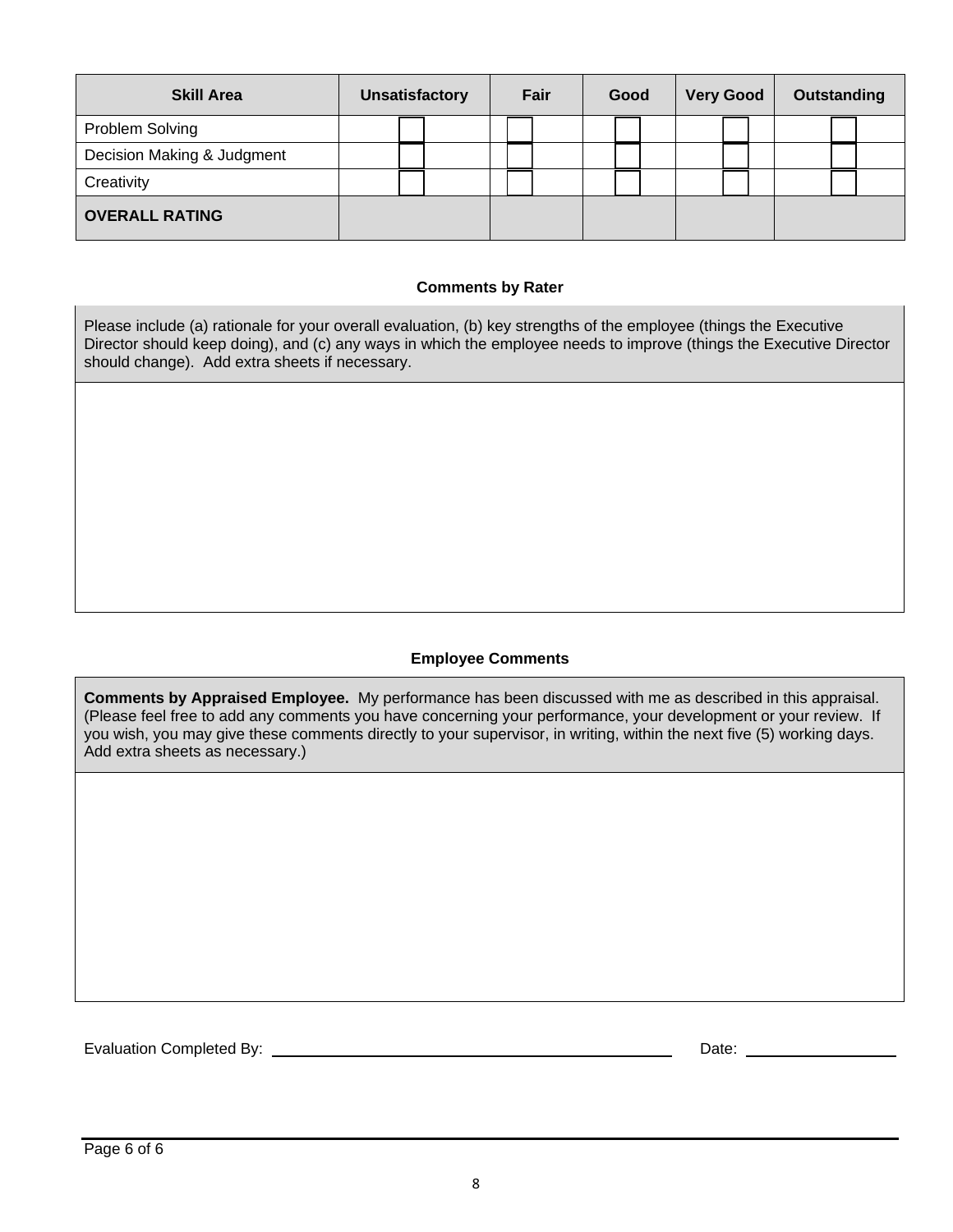

Please be advised that the **RIVER TO SEA TRANSPORTATION PLANNING ORGANIZATION (TPO) BOARD** will be meeting on:

- **DATE: WEDNESDAY, OCTOBER 24, 2018**
- **TIME: 9:00 A.M.**
- **PLACE: RIVER TO SEA TPO CONFERENCE ROOM** 2570 W. International Speedway Blvd., Suite 100 Daytona Beach, FL 32114

\*\*\*\*\*\*\*\*\*\*\*\*\*\*\*\*\*\*\*\*\*\*\*\*\*\*\*\*\*\*\*

# **DeBary Vice Mayor Lita Handy-Peters, Chairperson Presiding**

- **I. CALL TO ORDER / ROLL CALL / DETERMINATION OF QUORUM**
- **II. PLEDGE OF ALLEGIANCE**
- **III. PUBLIC COMMENT/PARTICIPATION** *(Public comments may be limited to three (3) minutes at the discretion of the Chairperson)*

# **IV. CONSENT AGENDA**

- **A. SEPTEMBER 26, 2018 RIVER TO SEA TPO BOARD MEETING MINUTES** *(Contact: Debbie Stewart) (Enclosure, pages )*
- **B. TREASURER'S REPORT** *(Contact: Herbert M. Seely) (Enclosure, pages )*
- **C. EXECUTIVE COMMITTEE REPORT** *-- Report by DeBary Vice Mayor Lita Handy-Peters, Executive Committee Chairperson (Enclosure, pages )*
- **D. BICYCLE/PEDESTRIAN ADVISORY COMMITTEE REPORT** *-- Report by Mr. Bob Storke, BPAC Chairperson (Enclosure, pages )*
- **E. CITIZENS ADVISORY COMMITTEE REPORT** *-- Report by Ms. Janet Deyette CAC Chairperson (Enclosure, pages )*
- **F. TECHNICAL COORDINATING COMMITTEE REPORT** *-- Report by Mr. Jose Papa, TCC Chairperson (Enclosure, pages )*
- **G. RIVER TO SEA TPO BOARD SUMMARY REPORT** *-- Report by DeBary Vice Mayor Lita Handy-Peters, TPO Board Chairperson (Enclosure, pages )*
- **H. CENTRAL FLORIDA MPO ALLIANCE (CFMPOA) REPORT** *(Contact: Lois Bollenback) (Enclosure, page 4)*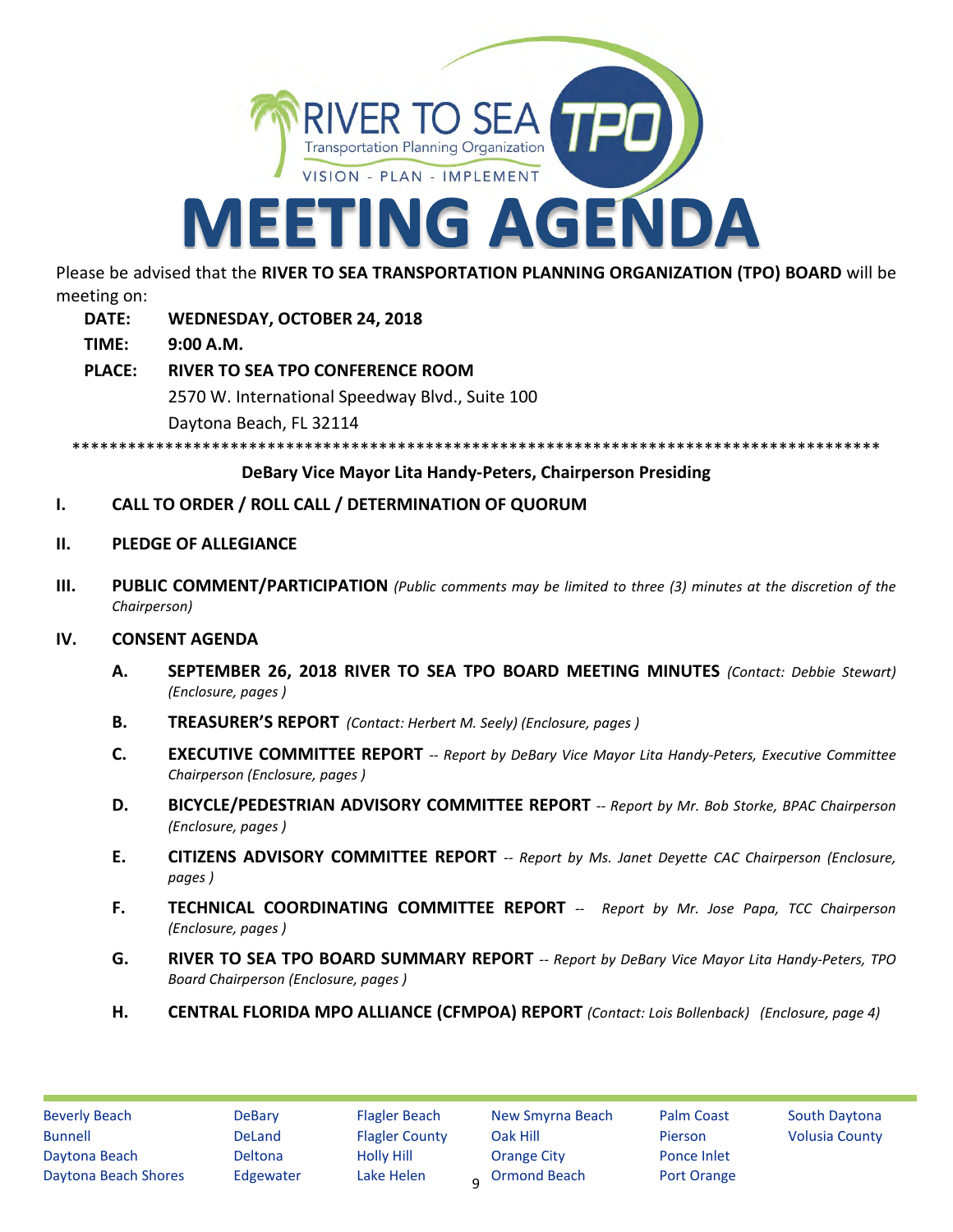*River to Sea TPO Board Agenda October 24, 2018 Page 2*

### **V. ACTION ITEMS**

- **A. REVIEW AND APPROVAL OF RESOLUTION 2018-## ADOPTING THE FY 2017/18 PUBLIC INVOLVEMENT REPORT** *(Contact: Pamela Blankenship) (Enclosure, pages XX)*
- **B. REVIEW AND APPROVAL OF RESOLUTION 2018-## ADOPTING THE TRANSPORTATION PERFORMANCE TARGETS** *(Contact: Lois Bollenback) (Enclosure, pages XX)*
- **C. REVIEW AND APPROVAL OF RESOLUTION 2018-## AMENDING THE FY 2018/19 TO 2022/23 TRANSPORTATION IMPROVEMENT PROGRAM (TIP)** *(Contact: Colleen Nicoulin) (Enclosure, pages XX)*
- **D. REVIEW AND APPROVAL OF RESOLUTION 2018-## ADOPTING THE R2CTPO 2018 CONGESTION MANAGEMENT PROCESS (CMP) AND PERFORMANCE MEASURES REPORT** *(Contact: Aarti Sharma) (Enclosure, pages XX)*
- **E. REVIEW AND APPROVAL OF THE RIVER TO SEA TPO'S FISCAL YEAR 2017/2018 INDEPENDENT AUDIT REPORT** *(Contact: Herbert M. Seely) (Enclosure, page )*
- **F. REVIEW AND APPROVAL OF REQUEST FROM ORMOND BEACH FOR ADDITIONAL FUNDING FOR THE TOMOKA ELEMENTARY SCHOOL SIDEWALK** *(Contact: Stephan Harris) (Enclosure, pages XX)*
- **G. REVIEW AND APPROVAL OF REQUEST FROM ORMOND BEACH FOR ADDITIONAL FUNDING FOR THE WILLIAMSON BOULEVARD PEDESTRIAN IMPROVEMENTS** *(Contact: Stephan Harris) (Enclosure, pages XX)*

### **VI. PRESENTATIONS, STATUS REPORTS AND DISCUSSION ITEMS**

- **A. PRESENTATION AND DISCUSSION OF THE 2019 DRAFT LEGISLATIVE POSITIONS** *(Contact: Lois Bollenback) (Enclosure, pages XX)*
- **B. PRESENTATION AND DISCUSSION OF RECOMMENDED CHANGES TO THE R2CTPO POLICY RESOLUTIONS AND PROJECT APPLICATIONS FOR THE ANNUAL CALL FOR PROJECTS** *(Contact: Colleen Nicoulin) (Enclosure, pages XX)*
- **C. PRESENTATION AND DISCUSSION OF ST. JOHNS RIVER TO SEA LOOP TRAIL PD&E STUDY (KENNEDY PARKWAY TO DALE STREET)** *(Contact: Stephan Harris) (Enclosure, pages XX)*
- **D. FDOT REPORT** *(Contact: Vickie Wyche, FDOT District 5) (Enclosure, pages XX)*

## **VII. EXECUTIVE DIRECTOR'S REPORT** *(Enclosure, page )*

- $\rightarrow$  Update on SU Funding/Work Program
- $\rightarrow$  Update on the Roundtable of Volusia County Elected Officials

## **VIII. INFORMATION ITEMS** *(Enclosure, pages )*

- $\rightarrow$  Citizens Advisory Committee Attendance Record 2018
- $\rightarrow$  Technical Coordinating Committee Attendance Record–2018
- $\rightarrow$  Bicycle/Pedestrian Advisory Committee Attendance Record 2018
- $\rightarrow$  September TPO Outreach and Activities
- **IX. ADJOURNMENT** *(Enclosure, page )*

# \*The next River to Sea TPO Board meeting will be November 28, 2018\*